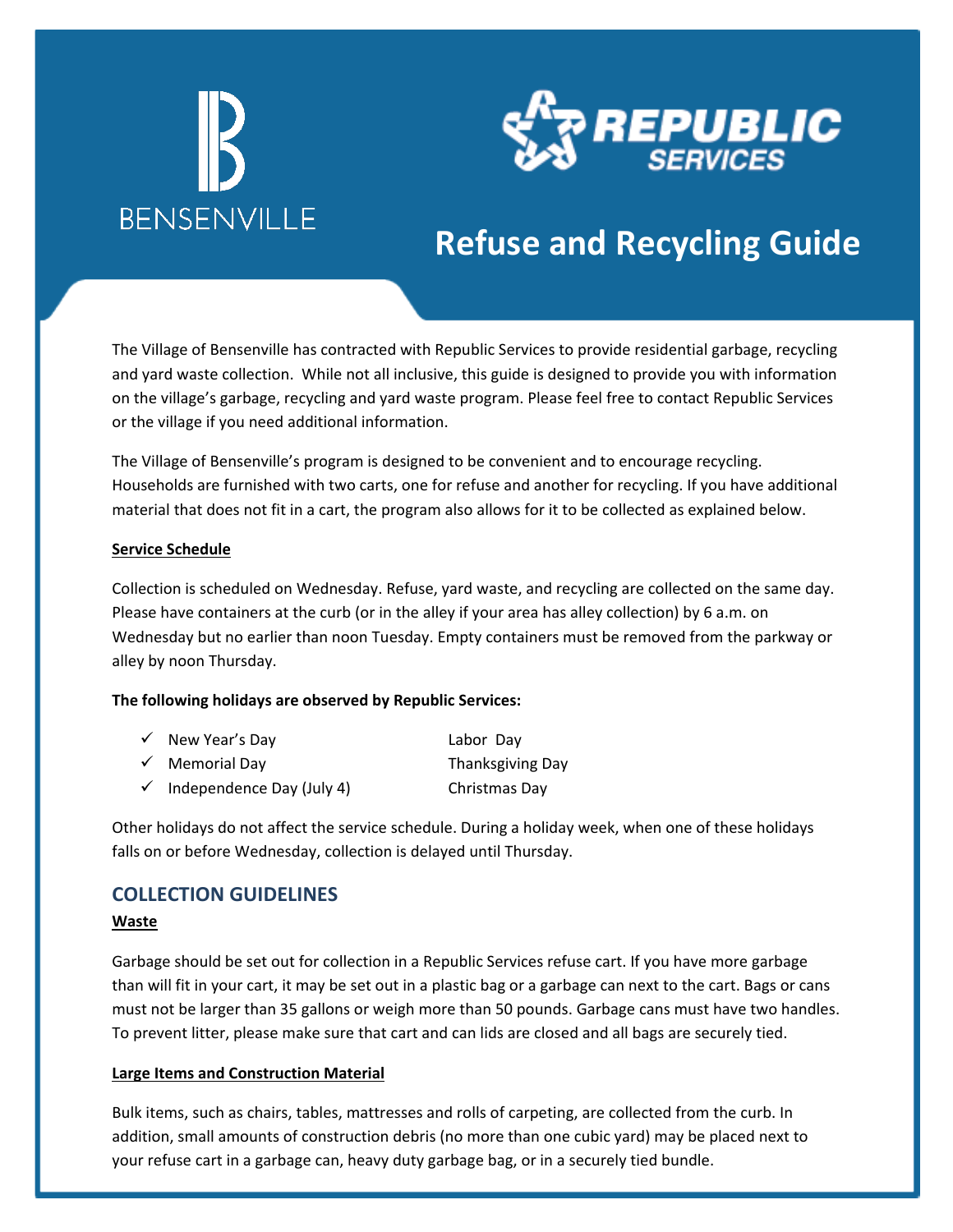

## **Refuse and Recycling Guide**

Please do not use your refuse cart for construction debris. Rolls and bundles may not exceed 4 feet in length, 2 feet in diameter or 50 pounds in weight. Tires, large automobile parts and vehicle batteries cannot be collected. Please call Republic Services at (708) 345-7050 with any questions or to arrange for an estimate for larger volumes of construction debris.

### **Large Appliances**

The collection of appliances such as air conditioners, refrigerators, stoves, water heaters, etc. must be scheduled in advance. Call Republic Services at (708) 345-7050 for details.

### **Special Pickup and Temporary Containers**

If you have more than one cubic yard of refuse, Republic Services offers temporary containers or a special pickup. Arrangements must be made at least 24-hours in advance. If you have more than one cubic yard of construction or building material Republic Services will quote a price for a temporary large container or special pickup based on the volume of waste to be removed. Call Republic Services for details.

### **Yard Waste**

Yard waste will be collected from April through November. In order to be collected, yard waste must be set out in either a biodegradable paper bag or an unlined garbage can designated for yard waste. Do not use plastic bags to dispose of yard waste. Republic Services will collect branches and shrubbery trimmings less than three feet in length and one inch in diameter with yard waste provided they are placed in a paper bag or garbage can labeled for yard waste.

Paper bags and garbage cans must not exceed 50 pounds in weight, or 35 gallons. Garbage cans must have two handles. If a garbage can is used, please clearly label it for yard waste and place the can so that the driver can see the marking from the street . Decals for this purpose are available at Village Hall. Residents are reminded that it is against village ordinances to rake leaves in the street.

### **Public Works Brush and Branch Removal**

The Village of Bensenville schedules brush and branch removal the first full week of each month from May through November. Place cut ends of brush and branches towards the street. Individual branches must not exceed six inches in diameter or ten feet in length. Brush may be placed on the parkway beginning the Friday before the scheduled collection week, but no later than 7:00 a.m. on the first Monday of each month. Each street receives a single collection during a scheduled week; placing brush and branches out after a deadline can result in a citation and no pickup.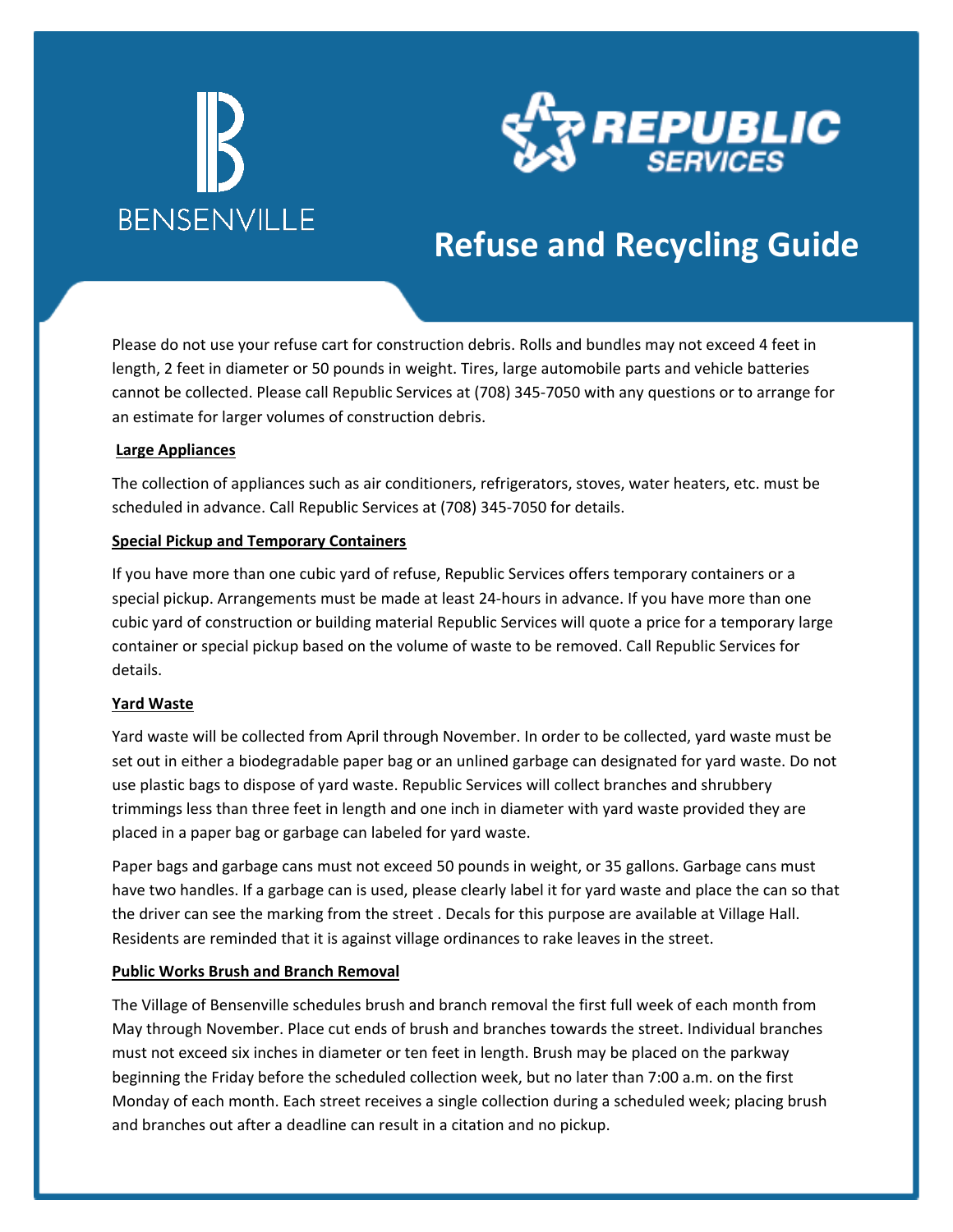



## **Refuse and Recycling Guide**

### **Holiday Tree Collection**

Free Christmas tree collection is offered during the first two full weeks of January. Trees must be free of tinsel, lights, and ornaments, and should not be placed in bags.

#### **Electronic Waste**

Please note that Illinois law prohibits electronic items such as televisions, computers, monitors, printers, and many computer and cable peripherals from being disposed of in landfills. These items must be recycled. Information on recycling these items can be found on this link. For more information on recycling these items, please contact the Village at (630) 766-8200 or visit the county website at [http.//www.dupageco.org/electronicsrecycling.](www.dupageco.org/electronicsrecycling)

### **Household Hazardous Waste**

Materials such as oil-based paint, pesticides, poisons, cleaning solvents, gasoline, motor oil and other automotive fluids are considered Household Hazardous Waste. Liquids, flammable, toxic, corrosive or reactive products cannot be included with regular refuse for disposal. Information on disposal of Household Hazardous Waste at Long Term Collection Facilities can be found here. If you have questions about the disposal of these items, please contact the DuPage County Environmental Division at (630) 407-7670.

### **WHAT'S NEW: EASY ONLINE MANAGEMENT**

Republic Services' new account management tool allows you to report a missed pickup, order container repairs and request additional services through your smartphone or computer. My Resource TM can be accessed on the web at www.republiconline.com or by downloading the My Resource app at the App Store or Google play.

### **Contacts:**

Republic Services 708-345-7050 RepublicOnline.com Village of Bensenville 630-450-6300 www.bensenville.il.us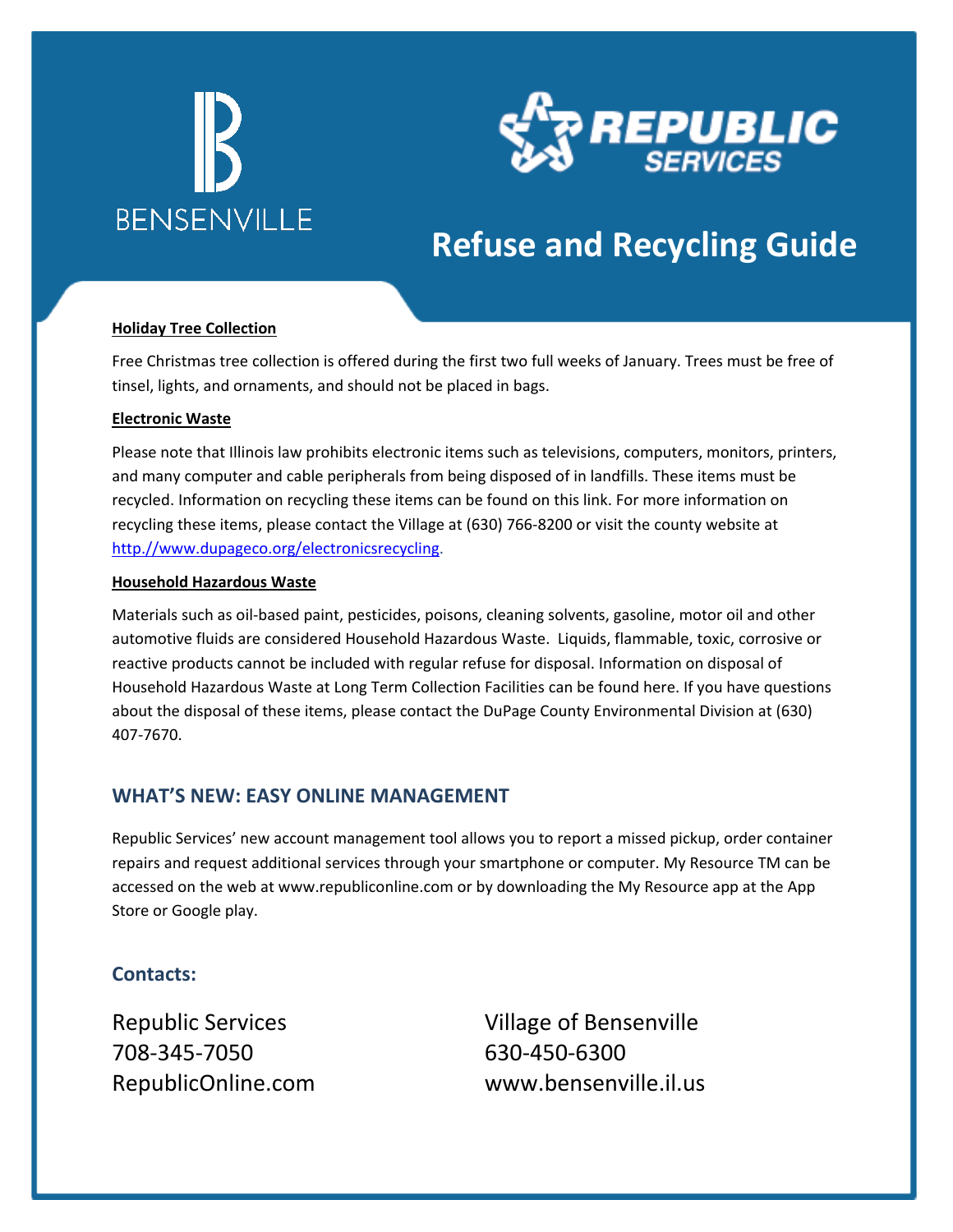

## **Refuse and Recycling Guide**



In support of the Village's goal to achieve environmental sustainability, residents are encouraged to reduce their waste by taking advantage of the recycling program. Republic Services has furnished each household with a recycling cart. If you have more material than will fit in your recycling bin, please place it in a paper bag or recycling bin next to the cart. Do not use plastic bags for recyclable items.

Recyclable items do not need to be separated. All approved recyclables can be mixed together. Please note the guidelines on acceptable and unacceptable items. If unacceptable items are present, the bin may not be emptied. For information on how to recycle items not included in the weekly program, please visit earth911.com.

Remember "Clean, Empty, Dry": make sure all containers are **clean, empty and dry**; please rinse all bottles and cans; flatten all boxes.

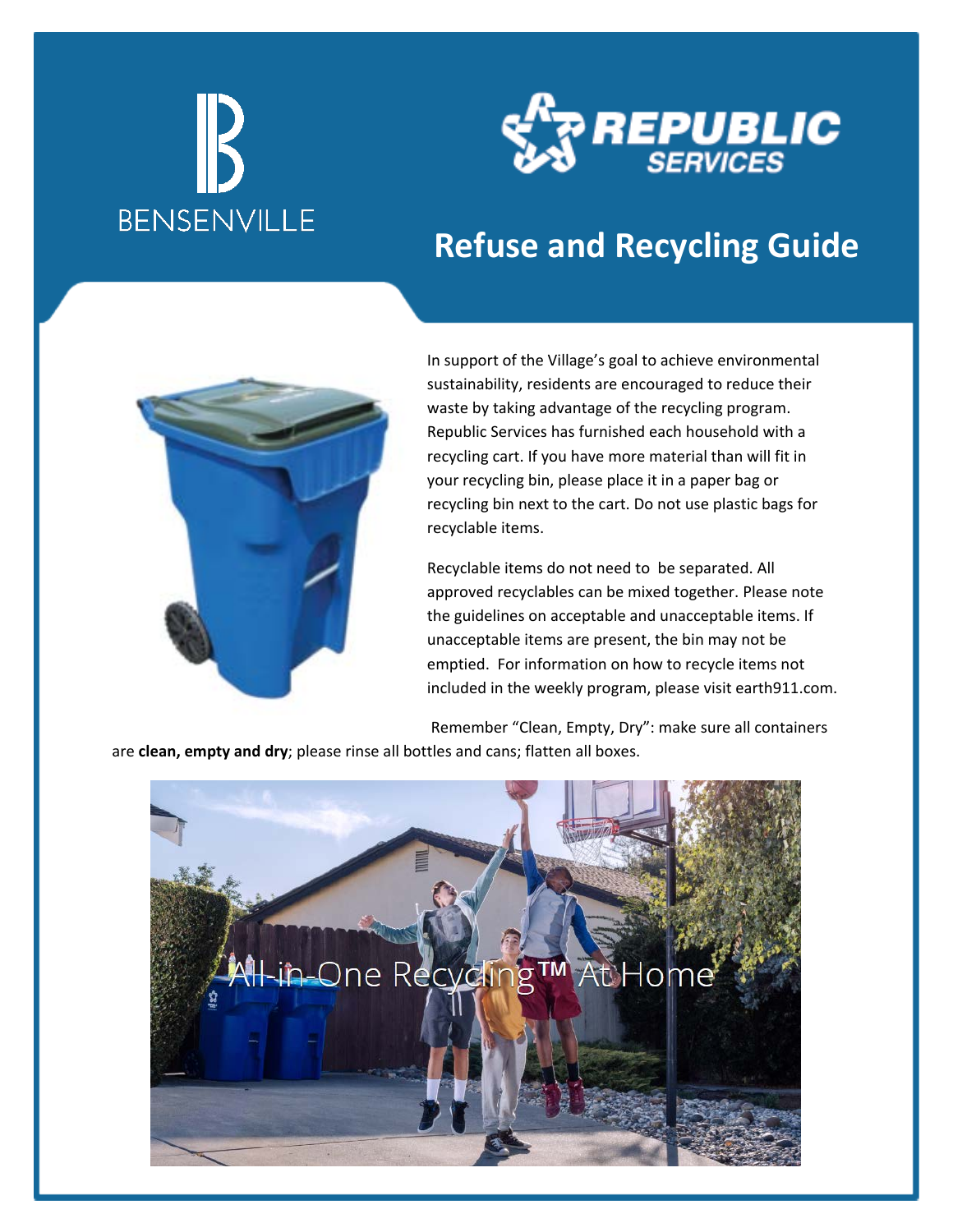

## **Refuse and Recycling Guide**

## **HOUSEHOLD HAZARDOUS WASTE FACILITY**

156 Fort Hill Drive Naperville, IL 60540 (630) 420-6095

Hours of operation: Saturdays and Sundays, 9 a.m. - 2 p.m., excluding holidays. No materials may be dropped off outside of these hours. For questions, call (630) 420-6095 between 7 a.m. - 4 p.m. Monday through Friday

The Household Hazardous Waste facility in Naperville is open and available to all residents of Illinois. Household hazardous waste items are materials purchased for cleaning or maintaining a home. Business waste is not accepted.

### **PROCEDURES**

- Stay in your vehicle! This is for your safety.
- Clearly mark items in your trunk as HHW material to avoid having personal items collected by a hazmat crewmember.
- Expect that there may be a wait. This facility is one of only four household hazardous waste sites in Illinois. Hazardous materials dropped off are processed for disposal as they are received at the facility.
- Please only bring accepted items to help expedite the collection process.

### **ACCEPTED HOUSEHOLD ITEMS**

- Aerosol cans
- Automotive fluids (including oil, gasoline and anti-freeze)
- Asbestos materials (in a size that will fit in a 55-gallon drum and not in excess of 50 pounds)
- Batteries (including automotive, marine and sump pump)
- Fire extinguishers
- Flammables
- Fluorescent bulbs, CFLs (sealed, unbroken only)
- Household cleaners, drain openers and pool chemicals
- **Mercury**
- Paints and stains (oil-based only)
- Peanut oil
- Poison, pesticides and fertilizers
- Non-controlled prescription and over-thecounter medications
- Propane tanks (20 pounds)
- Solvents and strippers
- **Thermostats**
- Unknown hazardous substances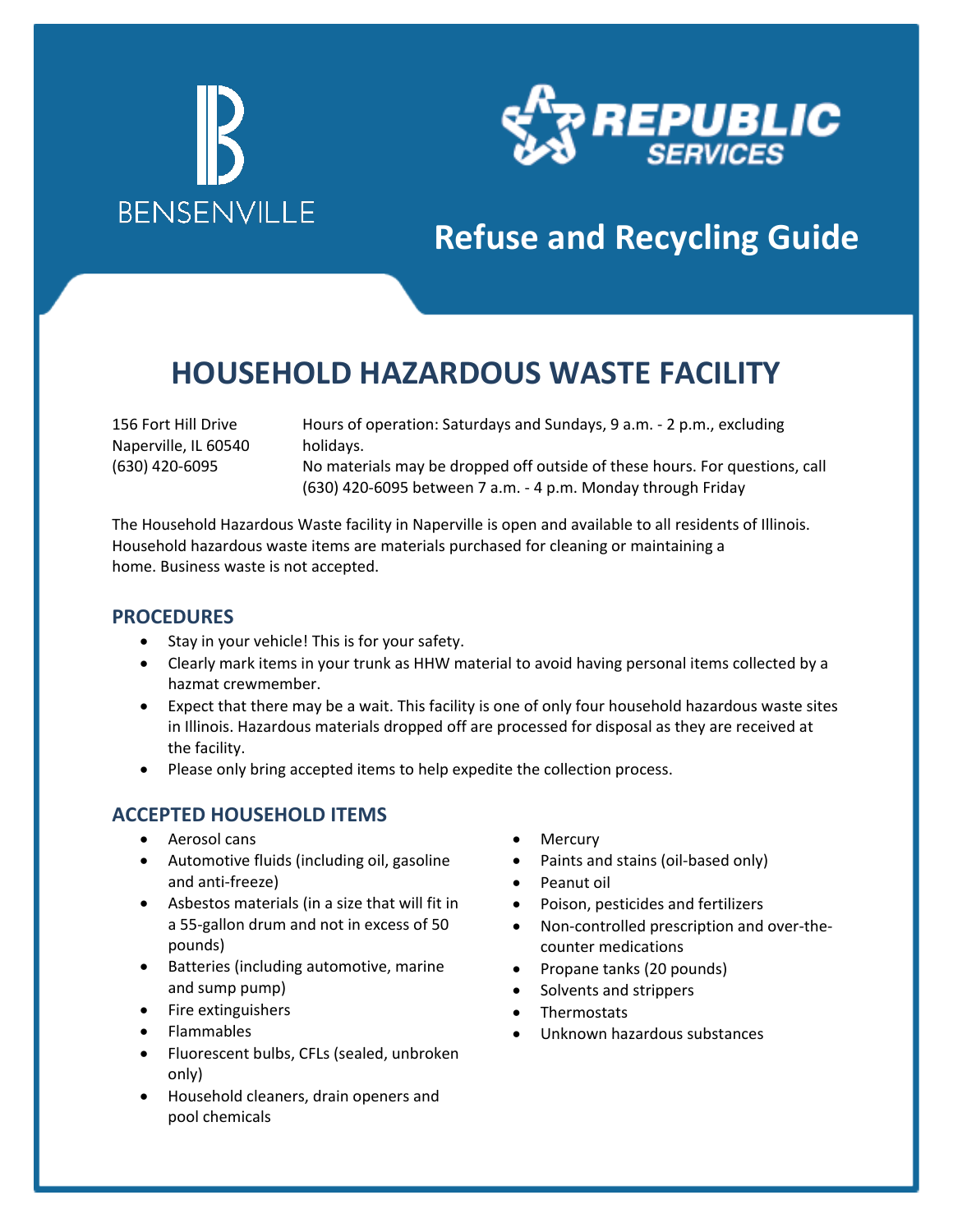

# **Refuse and Recycling Guide**

## **HOUSEHOLD HAZARDOUS WASTE FACILITY (cont'd)**

### **ITEMS NOT ACCEPTED**

- Ammunition
- Compressed gas ( other than propane)
- Empty spray cans and containers
- Explosives
- Helium tanks
- Latex Paint (see below)
- Paper, glass, metal, wood and Styrofoam
- Radioactive materials
- Sharps (needles or lancets)
- Smoke detectors
- Tires
- Trash and non-hazardous materials
- Unopened, useable consumer products

### **LATEX PAINT AND STAIN DISPOSAL AND RECYCLING**

Latex paint is not a hazardous material. To discard leftover latex paint in the trash it must first be hardened. Leave the lid off or, to expedite the process, add an absorbent such as cat litter, oil dry or saw dust. Once the liquid paint is absorbed, place the can in the garbage with the lid off, so the driver can tell the paint is dry.

### **FUNDING PARTNERS**

- City of Naperville (630) 420-6095
- DuPage County (630) 407-6700
- Illinois Environmental Protection Agency (IEPA)-(217) 782-9261
- City of Aurora- (630) 844-3621
- Kane County (630) 208-3841
- Will County (815) 727-8834

For more information, visit the DuPage County Department of Economic Development and Planning.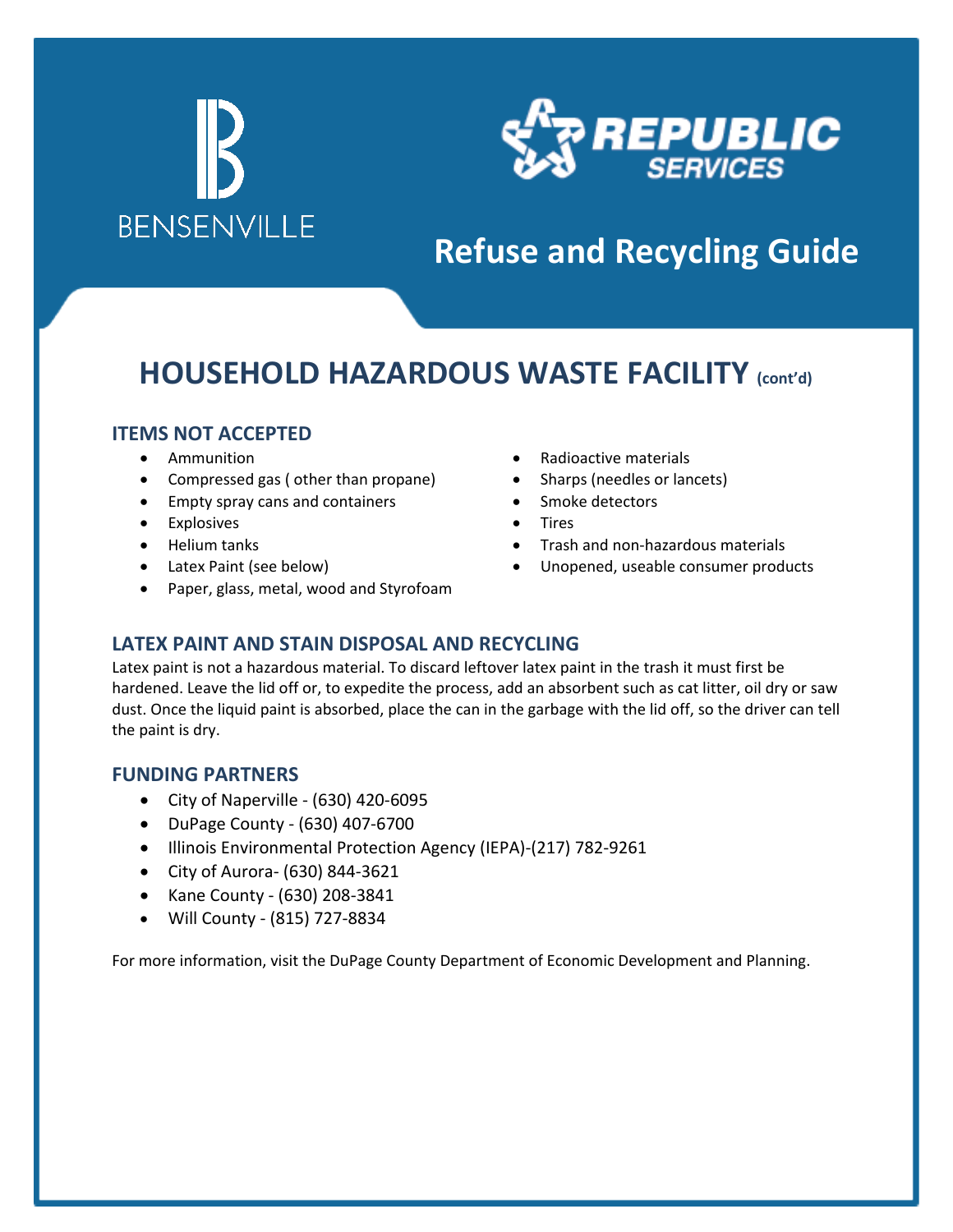

## *Republic Services Recycling Guide What to Recycle*

### **ACCEPTABLE ITEMS**

- **V** Newspaper
- $\blacktriangleright$  Mixed paper: advertisements, direct mail, bills, office paper, stationery, and envelopes
- Magazines and catalogs
- **▼** Telephone directories
- ◆ Paper bags
- ◆ Paperboard and boxboard (cereal boxes)
- $\blacktriangleright$  Soda and beer carrying cases
- Corrugated cardboard (pieces  $<$  3'x3')
- Glass bottles or jars (all colors)
- Aluminum cans or clean foil
- $\blacktriangleright$  Tin and steel cans, including empty aerosol cans and paint cans
- $\blacktriangleright$  Plastic containers with the following numbers:
	- **.#1 PET bottles and containers**
	- #2 HDPE bottles and containers
	- #3 PVC bottles
	- **.**#4 LDPE bottles and containers
	- #5 PP plastic bottles and containers
	- #7 plastic narrow neck grocery containers
- $\blacktriangleright$  Six and twelve pack rings
- $\blacktriangleright$  Milk and juice cartons

It is not necessary to separate paper and non-paper items. They may be placed in the same container. Please rinse bottles and jars and remove lids and tops. Please do not use plastic bags for recycling as it interferes with the sorting process.

### **UNACCEPTABLE ITEMS**



- $\blacktriangleright$  Plastic bags and film
- $\blacktriangleright$  Styrofoam containers and packing peanuts
- Plastic take-out containers, cups, plates, or utensils
- Reedles or syringes
- $\blacktriangleright$  Motor oil, anti-freeze, pool chemical containers
- Disposable diapers or rags
- $\blacktriangleright$  Mirror or window glass, compact fluorescent or other light bulbs
- $\blacktriangleright$  Electronic items
- **Printer or toner cartridges**
- $\blacktriangleright$  Items such as pizza boxes, napkins and tissues soiled with grease or food residue
- $\blacktriangleright$  Toys and ceramics
- $\blacktriangleright$  Motor oil, insecticide, and hazardous chemical containers
- **◆** Clothes hangers